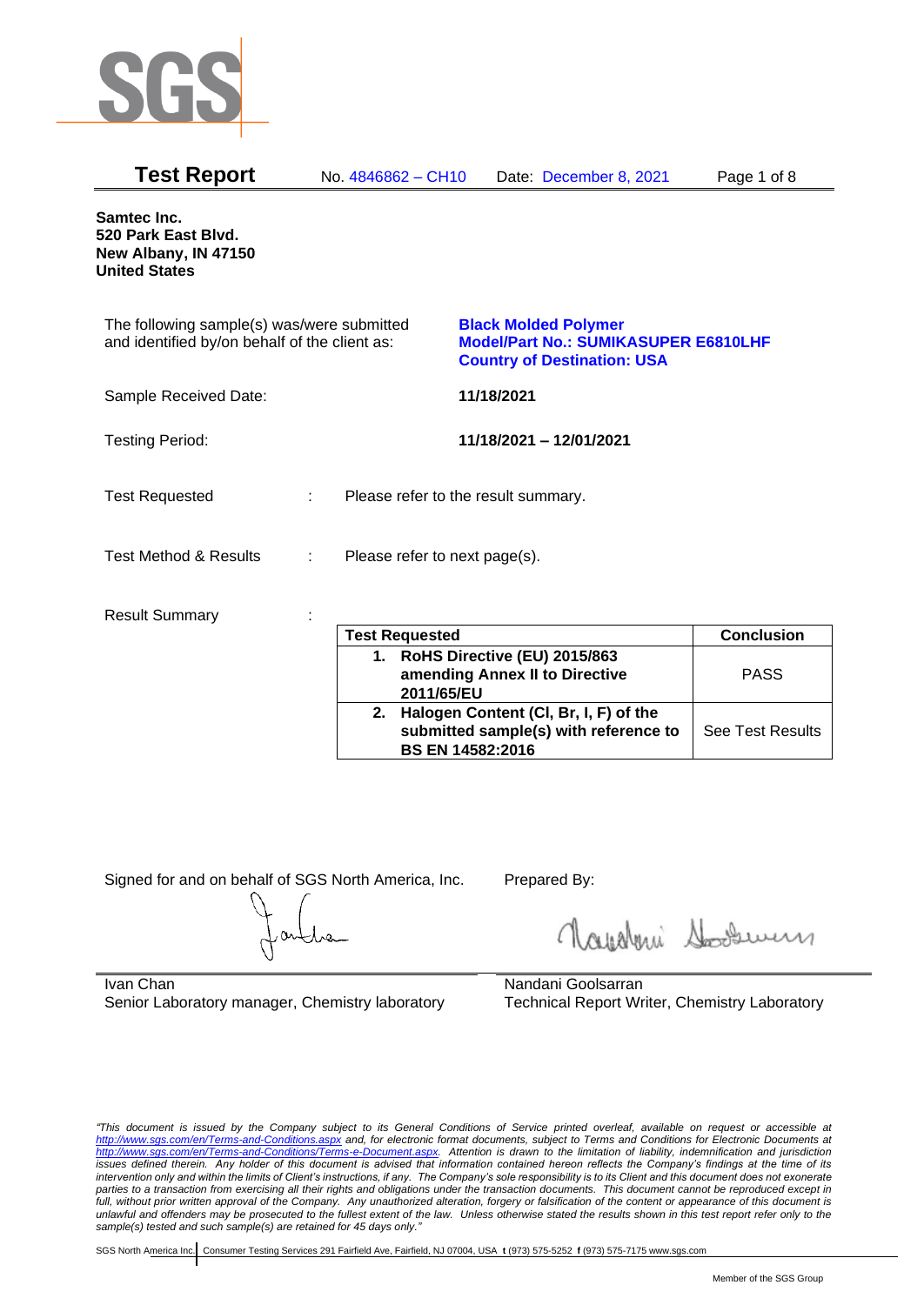

| <b>Test Report</b> | No. 4846862 - CH10 | Date: December 8, 2021 | Page 2 of 8 |
|--------------------|--------------------|------------------------|-------------|
|--------------------|--------------------|------------------------|-------------|

## **1. RoHS Directive (EU) 2015/863 amending Annex II to Directive 2011/65/EU**

### **Testing was done at an SGS Affiliate Laboratory:**

| Specimen | <b>SGS Sample ID</b> | <b>Description</b>   |
|----------|----------------------|----------------------|
| No.      | HKT21-058357.010     | <b>Black plastic</b> |

### Remarks :

(1)  $1 \text{ mg/kg} = 1 \text{ ppm} = 0.0001\%$ 

(2) MDL = Method Detection Limit

- $(3)$  ND = Not Detected  $($  < MDL)
- (4) "-" = Not Regulated
- Test Method : With reference to IEC 62321-4:2013+A1:2017, IEC62321-5:2013, IEC62321-7-2:2017, IEC62321-6:2015 and IEC62321-8:2017, analyzed by ICP-OES, UV-Vis and GC-MS. (Decision Rule: please refer to appendix 1: Category 1)

| Test Item(s)                 | Limit | Unit  | MDL            | <i>010</i> |
|------------------------------|-------|-------|----------------|------------|
| Cadmium (Cd)                 | 100   | mg/kg | $\mathbf{2}$   | <b>ND</b>  |
| Lead (Pb)                    | 1,000 | mg/kg | $\mathbf{2}$   | <b>ND</b>  |
| Mercury (Hg)                 | 1,000 | mg/kg | $\overline{c}$ | <b>ND</b>  |
| Hexavalent Chromium (Cr(VI)) | 1,000 | mg/kg | 8              | <b>ND</b>  |
| Sum of PBBs                  | 1,000 | mg/kg |                | <b>ND</b>  |
| Monobromobiphenyl            |       | mg/kg | 5              | <b>ND</b>  |
| Dibromobiphenyl              |       | mg/kg | 5              | <b>ND</b>  |
| Tribromobiphenyl             |       | mg/kg | 5              | <b>ND</b>  |
| Tetrabromobiphenyl           |       | mg/kg | 5              | <b>ND</b>  |
| Pentabromobiphenyl           |       | mg/kg | 5              | <b>ND</b>  |
| Hexabromobiphenyl            |       | mg/kg | 5              | <b>ND</b>  |
| Heptabromobiphenyl           |       | mg/kg | 5              | <b>ND</b>  |
| Octabromobiphenyl            |       | mg/kg | 5              | <b>ND</b>  |
| Nonabromobiphenyl            |       | mg/kg | 5              | <b>ND</b>  |
| Decabromobiphenyl            |       | mg/kg | 5              | <b>ND</b>  |
| Sum of PBDEs                 | 1,000 | mg/kg |                | <b>ND</b>  |
| Monobromodiphenyl ether      |       | mg/kg | 5              | <b>ND</b>  |
| Dibromodiphenyl ether        |       | mg/kg | 5              | <b>ND</b>  |
| Tribromodiphenyl ether       |       | mg/kg | 5              | <b>ND</b>  |
| Tetrabromodiphenyl ether     |       | mg/kg | 5              | <b>ND</b>  |
| Pentabromodiphenyl ether     |       | mg/kg | 5              | <b>ND</b>  |

*"This document is issued by the Company subject to its General Conditions of Service printed overleaf, available on request or accessible at <http://www.sgs.com/en/Terms-and-Conditions.aspx> and, for electronic format documents, subject to Terms and Conditions for Electronic Documents at [http://www.sgs.com/en/Terms-and-Conditions/Terms-e-Document.aspx.](http://www.sgs.com/en/Terms-and-Conditions/Terms-e-Document.aspx) Attention is drawn to the limitation of liability, indemnification and jurisdiction issues defined therein. Any holder of this document is advised that information contained hereon reflects the Company's findings at the time of its intervention only and within the limits of Client's instructions, if any. The Company's sole responsibility is to its Client and this document does not exonerate parties to a transaction from exercising all their rights and obligations under the transaction documents. This document cannot be reproduced except in full, without prior written approval of the Company. Any unauthorized alteration, forgery or falsification of the content or appearance of this document is unlawful and offenders may be prosecuted to the fullest extent of the law. Unless otherwise stated the results shown in this test report refer only to the sample(s) tested and such sample(s) are retained for 45 days only."*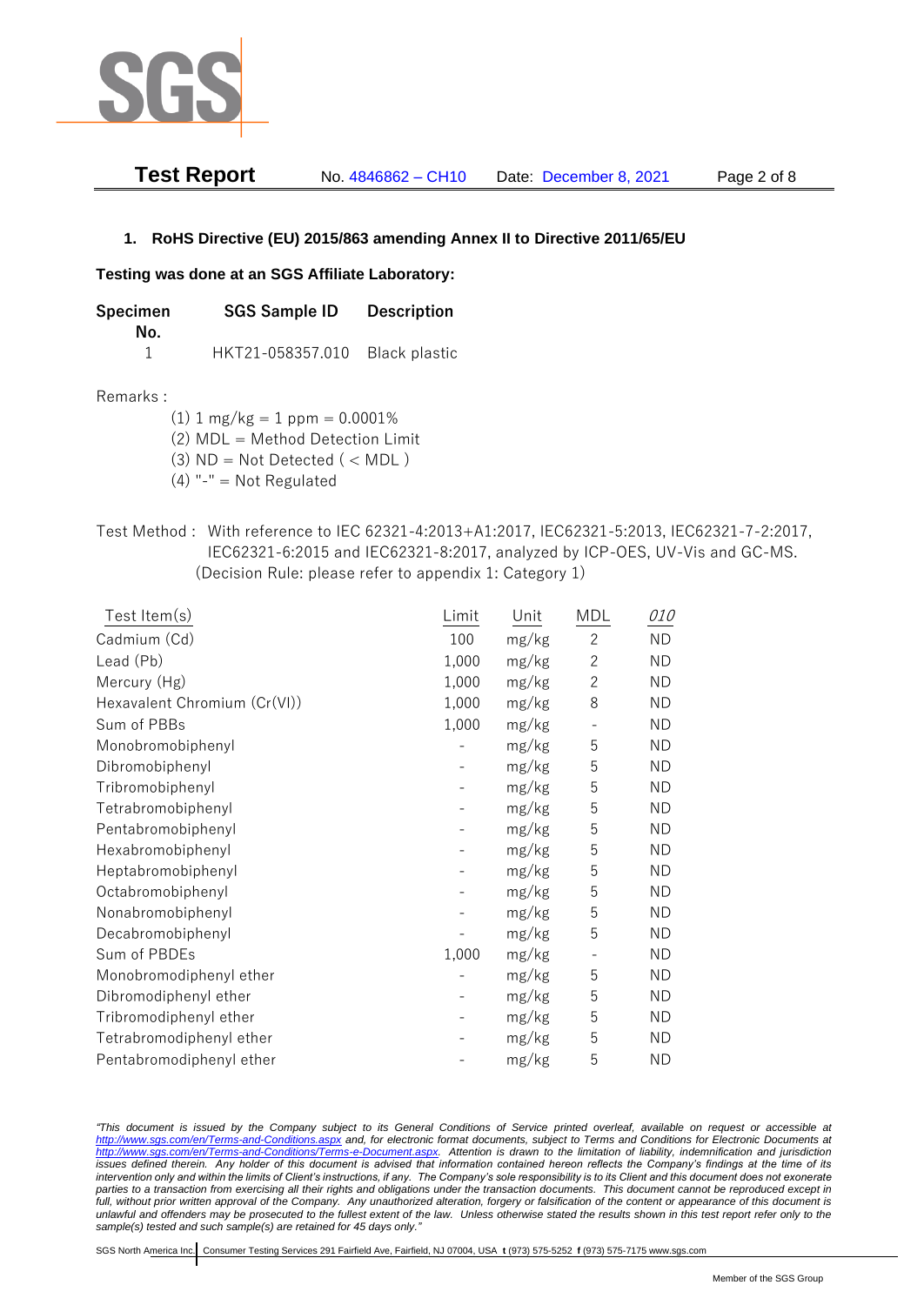

| <b>Test Report</b>                  | No. 4846862 - CH10           | Date: December 8, 2021 |     |            | Page 3 of 8 |
|-------------------------------------|------------------------------|------------------------|-----|------------|-------------|
|                                     |                              |                        |     |            |             |
| Test Item $(s)$                     | Limit                        | Unit                   | MDL | <i>010</i> |             |
| Hexabromodiphenyl ether             |                              | mg/kg                  | 5   | <b>ND</b>  |             |
| Heptabromodiphenyl ether            | $\overline{\phantom{0}}$     | mg/kg                  | 5   | ND.        |             |
| Octabromodiphenyl ether             | -                            | mg/kg                  | 5   | ND.        |             |
| Nonabromodiphenyl ether             | -                            | mg/kg                  | 5   | ND.        |             |
| Decabromodiphenyl ether             | $\qquad \qquad \blacksquare$ | mg/kg                  | 5   | ND.        |             |
| Dibutyl Phthalate (DBP)             | 1,000                        | mg/kg                  | 50  | ΝD         |             |
| Benzylbutyl Phthalate (BBP)         | 1,000                        | mg/kg                  | 50  | ND.        |             |
| Bis-(2-ethylhexyl) Phthalate (DEHP) | 1,000                        | mg/kg                  | 50  | ND.        |             |
| Diisobutyl Phthalate (DIBP)         | 1,000                        | mg/kg                  | 50  | ΝD         |             |

Notes :

(1) The maximum permissible limit is quoted from RoHS Directive (EU) 2015/863. IEC 62321 series is equivalent to EN 62321 series [http://www.cenelec.eu/dyn/www/f?p=104:30:1742232870351101::::FSP\\_ORG\\_ID,FSP\\_LANG\\_](http://www.cenelec.eu/dyn/www/f?p=104:30:1742232870351101::::FSP_ORG_ID,FSP_LANG_ID:1258637,25) [ID:1258637,25](http://www.cenelec.eu/dyn/www/f?p=104:30:1742232870351101::::FSP_ORG_ID,FSP_LANG_ID:1258637,25)

## **2. Halogen**

## **Testing was done at an SGS Affiliate Laboratory:**

Test Method : With reference to EN 14582:2016, analysis was performed by IC.

| Test Item $(s)$ | Limit                    | Unit  | MDL | <i>010</i> |
|-----------------|--------------------------|-------|-----|------------|
| Fluorine (F)    | $\overline{\phantom{a}}$ | mg/kg | 50  | 270        |
| Chlorine (CI)   | $\overline{\phantom{a}}$ | mg/kg | 50  | ND         |
| Bromine (Br)    |                          | mg/kg | 50  | ND         |
| lodine (I)      |                          | mg/kg | 50  | ND         |
|                 |                          |       |     |            |

Notes :

(1) The measurement report of the expanded uncertainty with confident level 95% by coverage factor k=2, is 20% for each analyte of Fluorine, Chlorine, Bromine and Iodine.

*<sup>&</sup>quot;This document is issued by the Company subject to its General Conditions of Service printed overleaf, available on request or accessible at <http://www.sgs.com/en/Terms-and-Conditions.aspx> and, for electronic format documents, subject to Terms and Conditions for Electronic Documents at [http://www.sgs.com/en/Terms-and-Conditions/Terms-e-Document.aspx.](http://www.sgs.com/en/Terms-and-Conditions/Terms-e-Document.aspx) Attention is drawn to the limitation of liability, indemnification and jurisdiction issues defined therein. Any holder of this document is advised that information contained hereon reflects the Company's findings at the time of its intervention only and within the limits of Client's instructions, if any. The Company's sole responsibility is to its Client and this document does not exonerate parties to a transaction from exercising all their rights and obligations under the transaction documents. This document cannot be reproduced except in full, without prior written approval of the Company. Any unauthorized alteration, forgery or falsification of the content or appearance of this document is unlawful and offenders may be prosecuted to the fullest extent of the law. Unless otherwise stated the results shown in this test report refer only to the sample(s) tested and such sample(s) are retained for 45 days only."*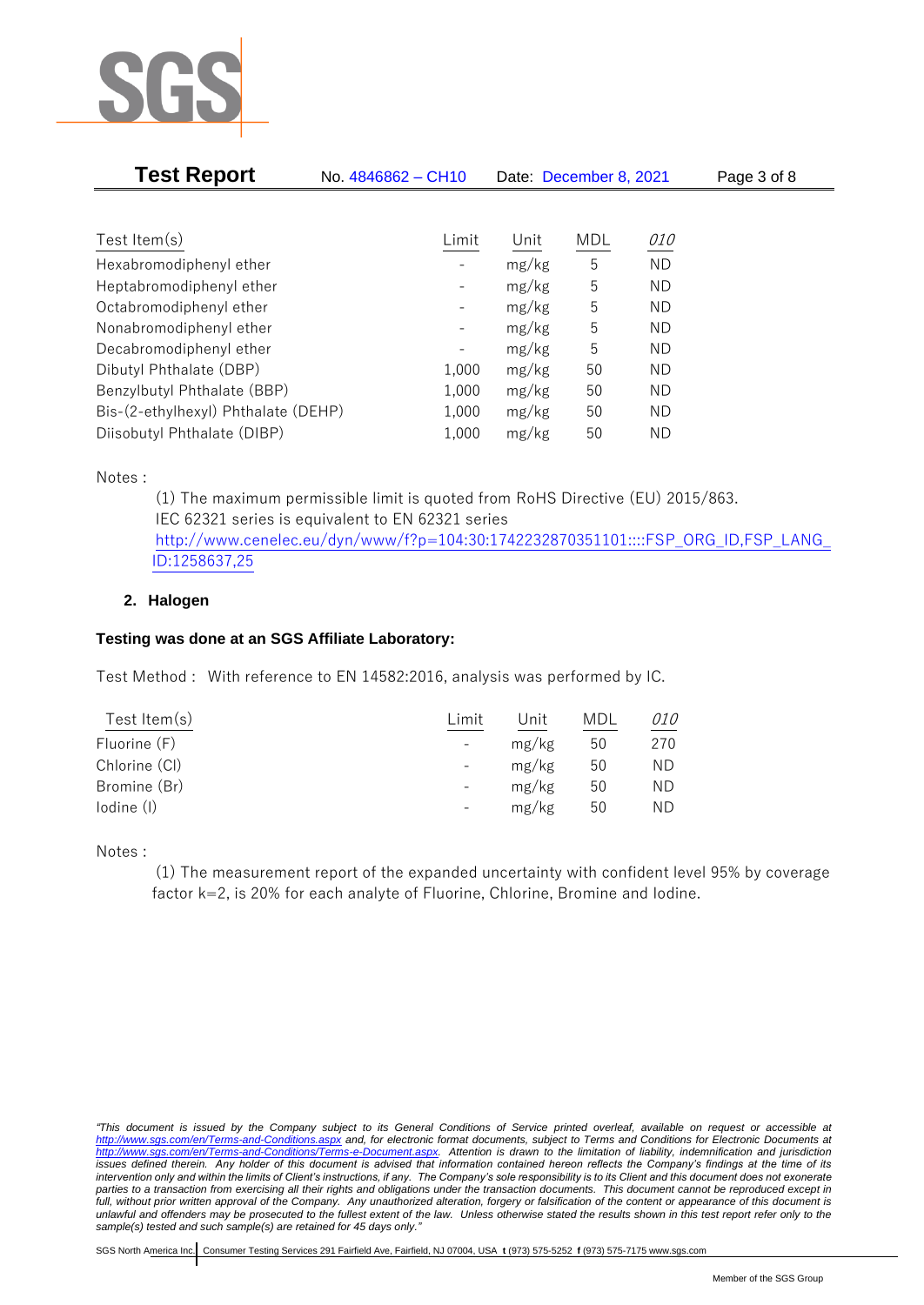

#### Appendix 1

| Category                | Decision Rule Statement                                                                                                                                                                                                                                                                                                                                                                                                                                                                                                                                                                                                                                                                                                                                                                                                                                                                                                                                                                                                                                                                                                                                                                                                                                                                                                                                                                                                                                                                                                  |
|-------------------------|--------------------------------------------------------------------------------------------------------------------------------------------------------------------------------------------------------------------------------------------------------------------------------------------------------------------------------------------------------------------------------------------------------------------------------------------------------------------------------------------------------------------------------------------------------------------------------------------------------------------------------------------------------------------------------------------------------------------------------------------------------------------------------------------------------------------------------------------------------------------------------------------------------------------------------------------------------------------------------------------------------------------------------------------------------------------------------------------------------------------------------------------------------------------------------------------------------------------------------------------------------------------------------------------------------------------------------------------------------------------------------------------------------------------------------------------------------------------------------------------------------------------------|
| 1                       | The decision rule for conformity reporting is based on the non-binary statement with quard band (is<br>equal to the expanded measurement uncertainty with a 95% coverage probability, w = U95) in<br>ILAC-G8:09/2019 Clause 4.2.3.<br>"Pass - the measured value is within (or below / above) the acceptance limit, where the<br>A.<br>acceptance limit is below / above to the quard band." or "Pass - The measured values were<br>observed in tolerance at the points tested. The specific false accept risk is up to 2.5%.".<br><b>B</b><br>"Conditional Pass - The measured values were observed in tolerance at the points tested.<br>However, a portion of the expanded measurement uncertainty intervals about one or more<br>measured values exceeded / out of tolerance. When the measured result is close to the<br>tolerance, the specific false accept risk is up to 50%.".<br>C.<br>"Conditional Fail - One or more measured values were observed out of tolerance at the<br>points tested. However, a portion of the expanded measurement uncertainty intervals about<br>one or more measured values were in tolerance. When the measured result is close to the<br>tolerance, the specific false reject risk is up to 50%.".<br>"Fail - the measured value is out of (or below / above) the tolerance limit added / subtracted<br>D.<br>to the quard band." or "Fail - One or more measured values were observed out of tolerance<br>at the points tested". The specific false reject risk is up to 2.5%. |
| $\overline{2}$          | The decision rule for conformity reporting is based on BS EN 1811:2011+A1:2015: Reference test<br>method for release of nickel from all post assemblies which are inserted into pierced parts of the<br>human body and articles intended to come into direct and prolonged contact with the skin in<br>Section 9.2 interpretation of results.                                                                                                                                                                                                                                                                                                                                                                                                                                                                                                                                                                                                                                                                                                                                                                                                                                                                                                                                                                                                                                                                                                                                                                            |
| $\overline{3}$          | The decision rule for conformity reporting is based on the general consideration of simple<br>acceptance as stated in ISO/IEC Guide 98-3: "Uncertainty of measurement - Part 3: Guide to the<br>expression of uncertainty in measurement (GUM 1995)", and more specifically for analytical<br>measurements to the EURACHEM/CITAC Guide 2012 "Quantifying Uncertainty in Analytical<br>Measurement "                                                                                                                                                                                                                                                                                                                                                                                                                                                                                                                                                                                                                                                                                                                                                                                                                                                                                                                                                                                                                                                                                                                      |
| 4                       | The decision rule for conformity reporting is according to the IEC 62321-7-1 Edition 1.0 2015-09<br>Section 7: Table 1-(comparison to standard and interpretation of result)                                                                                                                                                                                                                                                                                                                                                                                                                                                                                                                                                                                                                                                                                                                                                                                                                                                                                                                                                                                                                                                                                                                                                                                                                                                                                                                                             |
| $\overline{5}$          | The decision rule for conformity reporting is according to the IEC 62321-3-1 Edition 1.0 2013-06<br>Annex A.3 interpretation of result.                                                                                                                                                                                                                                                                                                                                                                                                                                                                                                                                                                                                                                                                                                                                                                                                                                                                                                                                                                                                                                                                                                                                                                                                                                                                                                                                                                                  |
| $\overline{6}$          | The decision rule for conformity reporting is according to the GB/T 26125-2011 Annex A to H                                                                                                                                                                                                                                                                                                                                                                                                                                                                                                                                                                                                                                                                                                                                                                                                                                                                                                                                                                                                                                                                                                                                                                                                                                                                                                                                                                                                                              |
| 7                       | The decision rule for conformity reporting is according to the requested specification or standard<br>(ASTM F963-17 section 4.3.5)                                                                                                                                                                                                                                                                                                                                                                                                                                                                                                                                                                                                                                                                                                                                                                                                                                                                                                                                                                                                                                                                                                                                                                                                                                                                                                                                                                                       |
| $\overline{\mathbf{8}}$ | The decision rule for conformity reporting is according to the requested specification or standard<br>(AS/NZS ISO 8124 Part 3 section 4.2)                                                                                                                                                                                                                                                                                                                                                                                                                                                                                                                                                                                                                                                                                                                                                                                                                                                                                                                                                                                                                                                                                                                                                                                                                                                                                                                                                                               |
| Remark                  | If the decision rule is not feasible to be used and the uncertainty of the result is able to be provided,<br>the uncertainty range of the result will be shown in the report. Otherwise, only result will be shown<br>in the report.                                                                                                                                                                                                                                                                                                                                                                                                                                                                                                                                                                                                                                                                                                                                                                                                                                                                                                                                                                                                                                                                                                                                                                                                                                                                                     |

*"This document is issued by the Company subject to its General Conditions of Service printed overleaf, available on request or accessible at <http://www.sgs.com/en/Terms-and-Conditions.aspx> and, for electronic format documents, subject to Terms and Conditions for Electronic Documents at [http://www.sgs.com/en/Terms-and-Conditions/Terms-e-Document.aspx.](http://www.sgs.com/en/Terms-and-Conditions/Terms-e-Document.aspx) Attention is drawn to the limitation of liability, indemnification and jurisdiction issues defined therein. Any holder of this document is advised that information contained hereon reflects the Company's findings at the time of its intervention only and within the limits of Client's instructions, if any. The Company's sole responsibility is to its Client and this document does not exonerate parties to a transaction from exercising all their rights and obligations under the transaction documents. This document cannot be reproduced except in full, without prior written approval of the Company. Any unauthorized alteration, forgery or falsification of the content or appearance of this document is unlawful and offenders may be prosecuted to the fullest extent of the law. Unless otherwise stated the results shown in this test report refer only to the sample(s) tested and such sample(s) are retained for 45 days only."*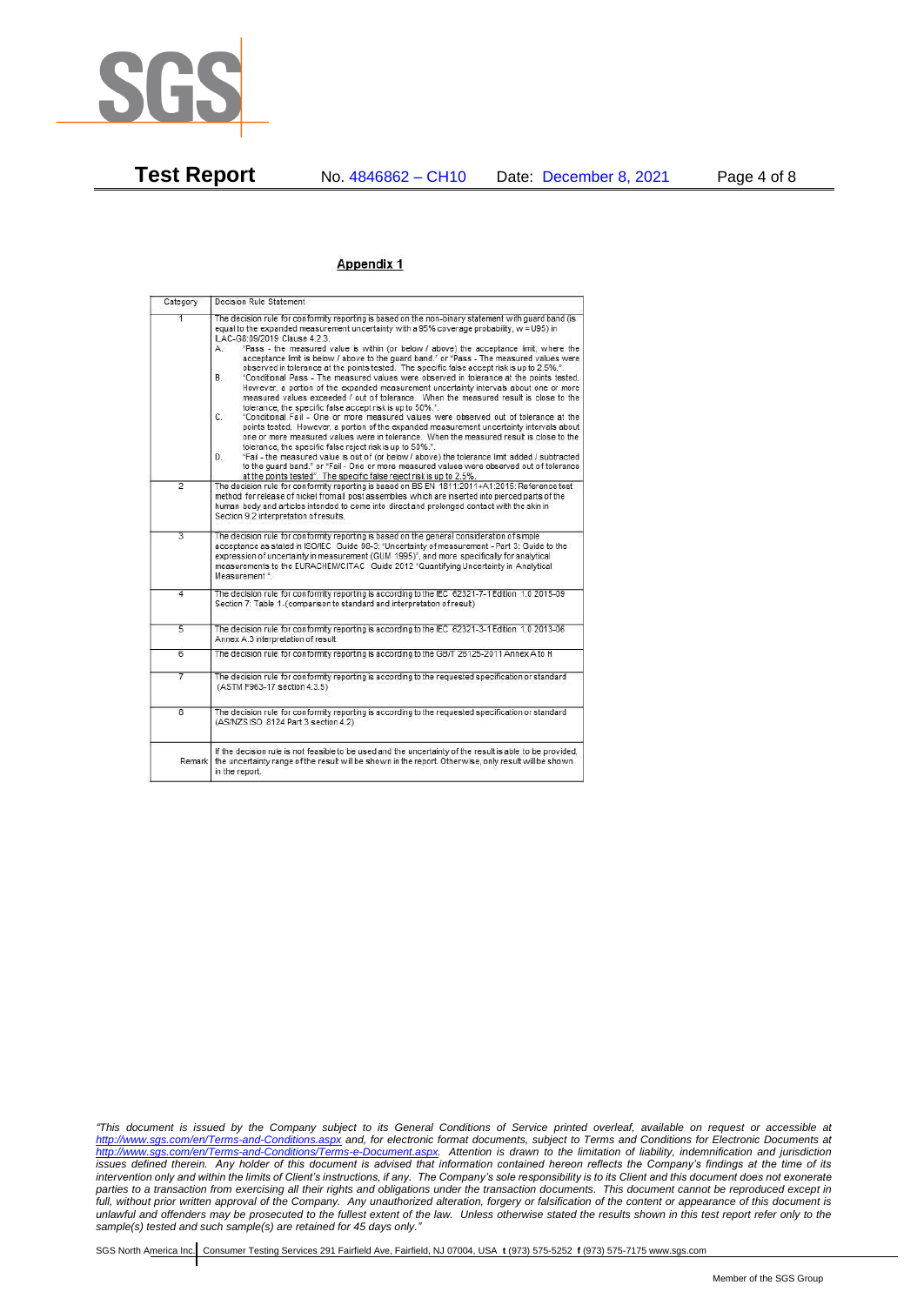

| <b>Test Report</b> | No. 4846862 - CH10 | Date: December 8, 2021 | Page 5 of 8 |
|--------------------|--------------------|------------------------|-------------|
|--------------------|--------------------|------------------------|-------------|

Flowchart:



Note : 1) Boiling water test method was also performed for the analysis of Cr (VI) in metal sample. 2) The polymeric samples were dissolved totally by pre-conditioning method according to above flow chat for Cd, Pb and Hg contents analysis

| Operator:      | Chiu Kan Yuen/ Tang Koon Pang (Acid digestion) |  |
|----------------|------------------------------------------------|--|
|                | Chiu Kan Yuen (Dry Ashing)                     |  |
|                | Nick Liu (Hexavalent Chromium)                 |  |
|                | Kent Wan (PBBs and PBDEs)                      |  |
| Section Chief: | Chan Chun Kit, Dickson                         |  |

*"This document is issued by the Company subject to its General Conditions of Service printed overleaf, available on request or accessible at <http://www.sgs.com/en/Terms-and-Conditions.aspx> and, for electronic format documents, subject to Terms and Conditions for Electronic Documents at [http://www.sgs.com/en/Terms-and-Conditions/Terms-e-Document.aspx.](http://www.sgs.com/en/Terms-and-Conditions/Terms-e-Document.aspx) Attention is drawn to the limitation of liability, indemnification and jurisdiction issues defined therein. Any holder of this document is advised that information contained hereon reflects the Company's findings at the time of its intervention only and within the limits of Client's instructions, if any. The Company's sole responsibility is to its Client and this document does not exonerate*  parties to a transaction from exercising all their rights and obligations under the transaction documents. This document cannot be reproduced except in *full, without prior written approval of the Company. Any unauthorized alteration, forgery or falsification of the content or appearance of this document is unlawful and offenders may be prosecuted to the fullest extent of the law. Unless otherwise stated the results shown in this test report refer only to the sample(s) tested and such sample(s) are retained for 45 days only."*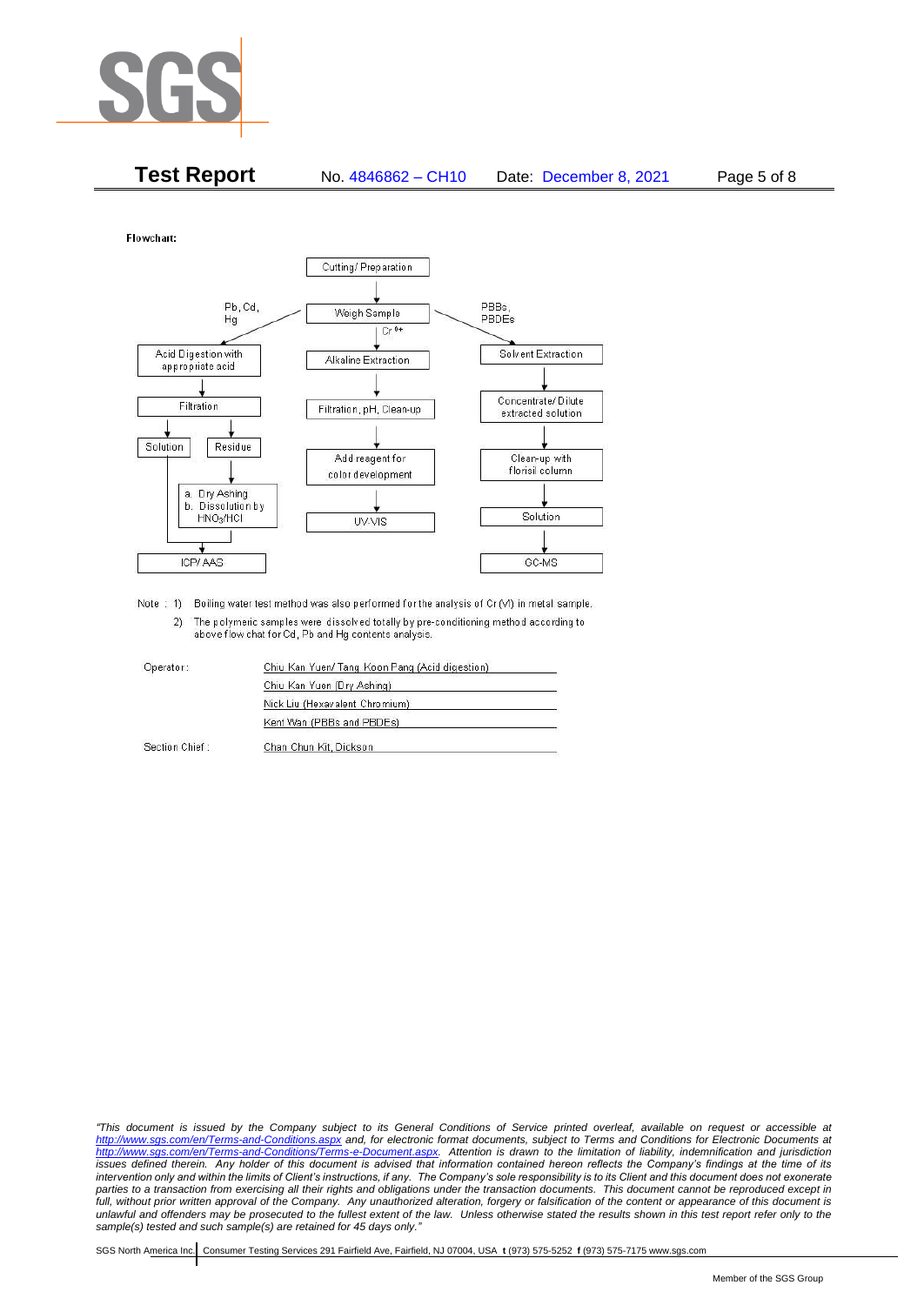

# **Test Report** No. 4846862 – CH10 Date: December 8, 2021 Page 6 of 8

#### **Flowchart for Phthalates measurement**

Method: IEC 62321-8:2017



Tested by Checked by Lumpy Lee Edmund Kwan

*"This document is issued by the Company subject to its General Conditions of Service printed overleaf, available on request or accessible at <http://www.sgs.com/en/Terms-and-Conditions.aspx> and, for electronic format documents, subject to Terms and Conditions for Electronic Documents at [http://www.sgs.com/en/Terms-and-Conditions/Terms-e-Document.aspx.](http://www.sgs.com/en/Terms-and-Conditions/Terms-e-Document.aspx) Attention is drawn to the limitation of liability, indemnification and jurisdiction issues defined therein. Any holder of this document is advised that information contained hereon reflects the Company's findings at the time of its intervention only and within the limits of Client's instructions, if any. The Company's sole responsibility is to its Client and this document does not exonerate*  parties to a transaction from exercising all their rights and obligations under the transaction documents. This document cannot be reproduced except in *full, without prior written approval of the Company. Any unauthorized alteration, forgery or falsification of the content or appearance of this document is unlawful and offenders may be prosecuted to the fullest extent of the law. Unless otherwise stated the results shown in this test report refer only to the sample(s) tested and such sample(s) are retained for 45 days only."*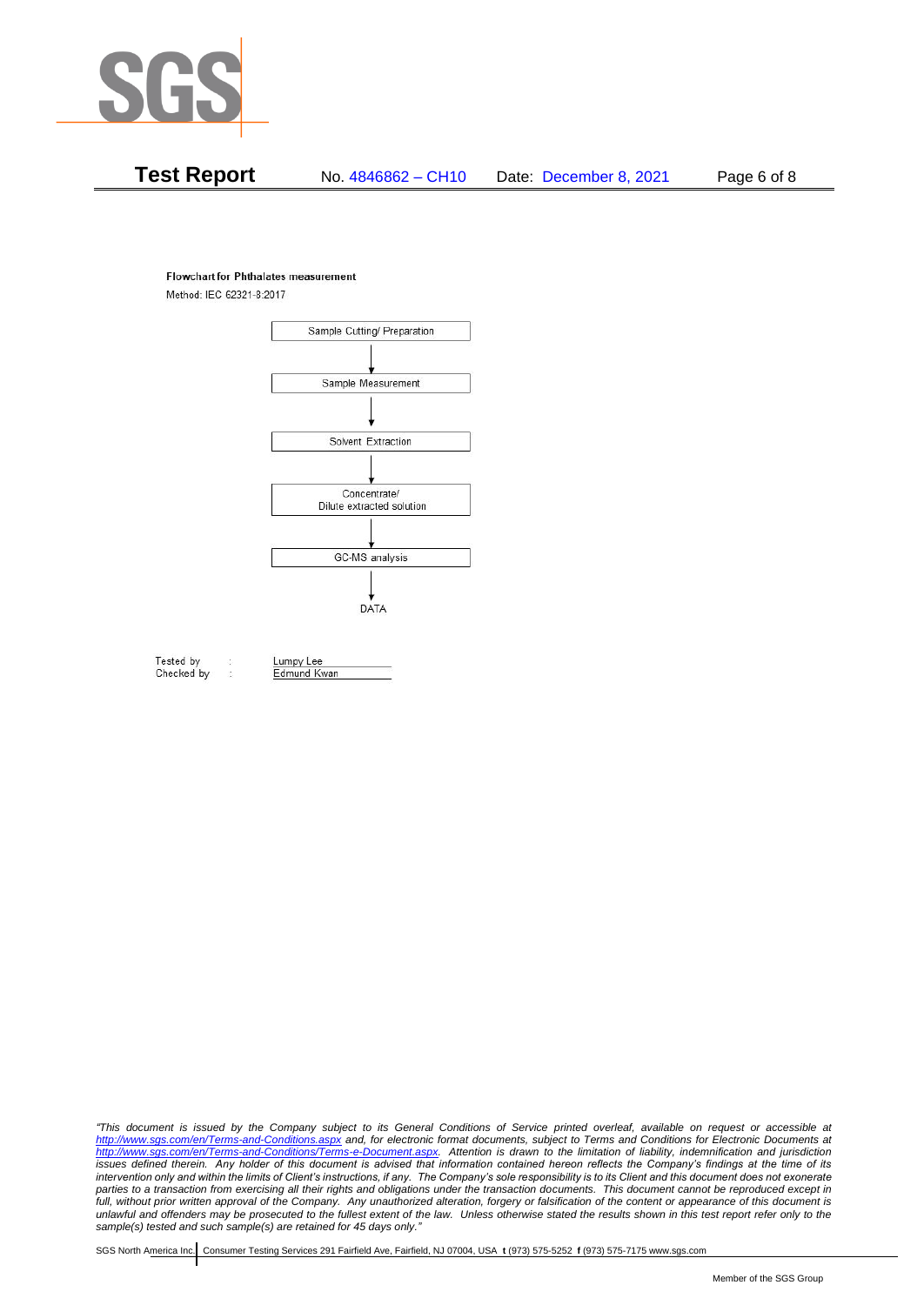

# **Test Report** No. 4846862 – CH10 Date: December 8, 2021 Page 7 of 8

#### **Flowchart for Halogen Free Test**

Method: BS EN14582:2016



Operator: Supervisor: Tang Ying Sam Chan Chun Kit (Dickson)

*"This document is issued by the Company subject to its General Conditions of Service printed overleaf, available on request or accessible at <http://www.sgs.com/en/Terms-and-Conditions.aspx> and, for electronic format documents, subject to Terms and Conditions for Electronic Documents at [http://www.sgs.com/en/Terms-and-Conditions/Terms-e-Document.aspx.](http://www.sgs.com/en/Terms-and-Conditions/Terms-e-Document.aspx) Attention is drawn to the limitation of liability, indemnification and jurisdiction issues defined therein. Any holder of this document is advised that information contained hereon reflects the Company's findings at the time of its intervention only and within the limits of Client's instructions, if any. The Company's sole responsibility is to its Client and this document does not exonerate*  parties to a transaction from exercising all their rights and obligations under the transaction documents. This document cannot be reproduced except in *full, without prior written approval of the Company. Any unauthorized alteration, forgery or falsification of the content or appearance of this document is unlawful and offenders may be prosecuted to the fullest extent of the law. Unless otherwise stated the results shown in this test report refer only to the sample(s) tested and such sample(s) are retained for 45 days only."*